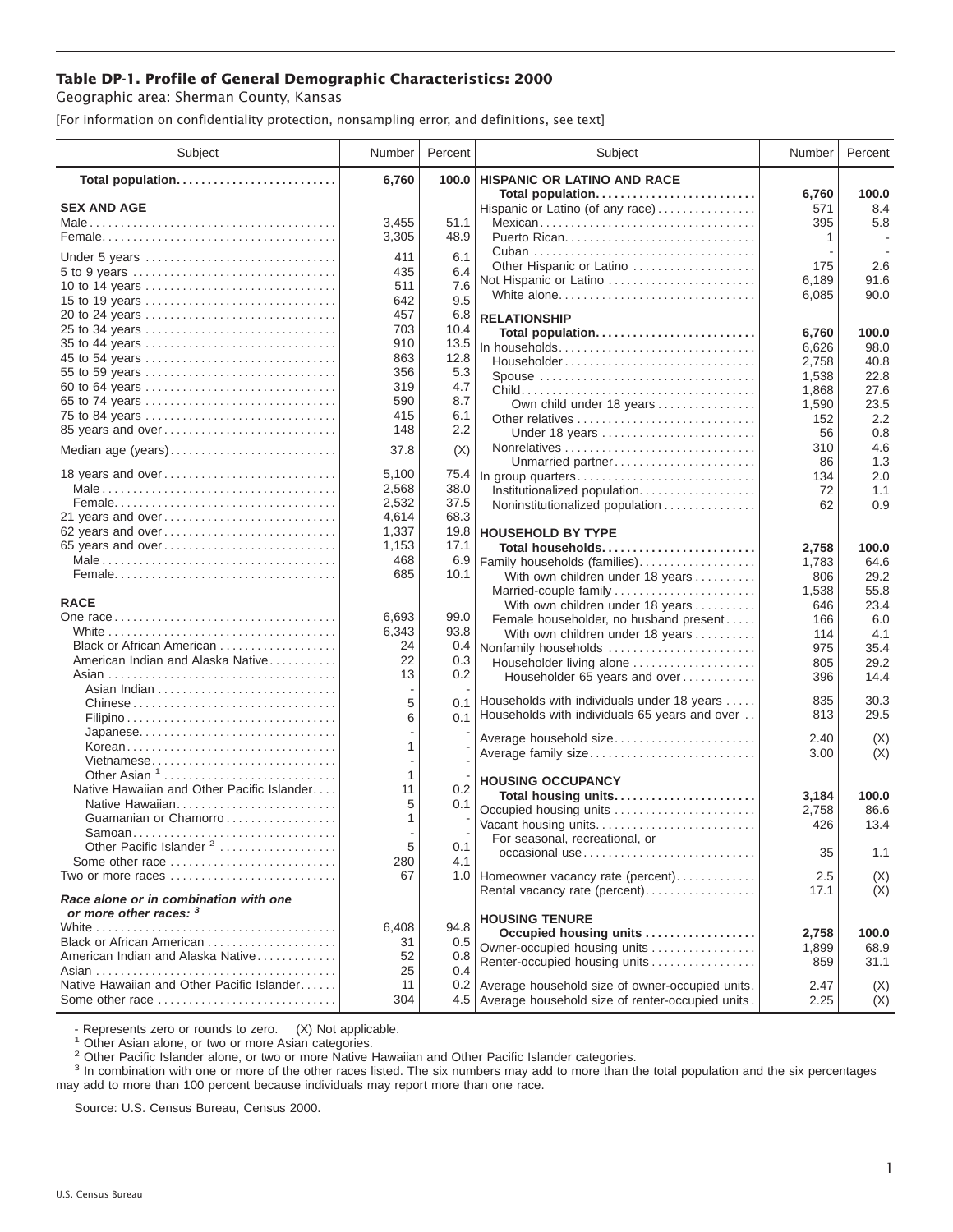## **Table DP-2. Profile of Selected Social Characteristics: 2000**

Geographic area: Sherman County, Kansas

[Data based on a sample. For information on confidentiality protection, sampling error, nonsampling error, and definitions, see text]

| Subject                                       | Number        | Percent     | Subject                                                            | Number     | Percent    |
|-----------------------------------------------|---------------|-------------|--------------------------------------------------------------------|------------|------------|
| <b>SCHOOL ENROLLMENT</b>                      |               |             | <b>NATIVITY AND PLACE OF BIRTH</b>                                 |            |            |
| Population 3 years and over                   |               |             | Total population                                                   | 6,760      | 100.0      |
| enrolled in school                            | 1,793         | 100.0       |                                                                    | 6,641      | 98.2       |
| Nursery school, preschool                     | 106           | 5.9         | Born in United States                                              | 6,603      | 97.7       |
| Kindergarten                                  | 69            | 3.8         | State of residence                                                 | 4,018      | 59.4       |
| Elementary school (grades 1-8)                | 786           | 43.8        | Different state                                                    | 2,585      | 38.2       |
| High school (grades 9-12)                     | 348           | 19.4        | Born outside United States                                         | 38         | 0.6        |
| College or graduate school                    | 484           |             | 27.0   Foreign born                                                | 119        | 1.8        |
|                                               |               |             | Entered 1990 to March 2000                                         | 68         | 1.0        |
| <b>EDUCATIONAL ATTAINMENT</b>                 |               |             | Naturalized citizen                                                | 69         | 1.0        |
| Population 25 years and over                  | 4,319         | 100.0       |                                                                    | 50         | 0.7        |
| Less than 9th grade                           | 260           | 6.0         | <b>REGION OF BIRTH OF FOREIGN BORN</b>                             |            |            |
| 9th to 12th grade, no diploma                 | 318           | 7.4         | Total (excluding born at sea)                                      | 119        | 100.0      |
| High school graduate (includes equivalency)   | 1,551         | 35.9        |                                                                    | 2          | 1.7        |
| Some college, no degree                       | 1,274         | 29.5<br>6.2 |                                                                    |            |            |
| Associate degree<br>Bachelor's degree         | 268<br>476    | 11.0        |                                                                    |            |            |
|                                               | 172           | 4.0         |                                                                    |            |            |
| Graduate or professional degree               |               |             |                                                                    | 117        | 98.3       |
| Percent high school graduate or higher        | 86.6          | (X)         | Northern America                                                   |            |            |
| Percent bachelor's degree or higher           | 15.0          | (X)         |                                                                    |            |            |
|                                               |               |             | <b>LANGUAGE SPOKEN AT HOME</b>                                     |            |            |
| <b>MARITAL STATUS</b>                         |               |             | Population 5 years and over                                        | 6,346      | 100.0      |
| Population 15 years and over                  | 5,410         | 100.0       | English only                                                       | 5,753      | 90.7       |
| Never married                                 | 1,270         | 23.5        | Language other than English<br>Speak English less than "very well" | 593<br>134 | 9.3<br>2.1 |
| Now married, except separated                 | 3.177         | 58.7        | Spanish                                                            | 480        | 7.6        |
| Separated                                     | 63            | 1.2         | Speak English less than "very well"                                | 134        | 2.1        |
|                                               | 566           | 10.5        | Other Indo-European languages                                      | 95         | 1.5        |
|                                               | 423           | 7.8         | Speak English less than "very well"                                |            |            |
|                                               | 334           | 6.2         | Asian and Pacific Island languages                                 | 9          | 0.1        |
|                                               | 160           | 3.0         | Speak English less than "very well"                                |            |            |
| <b>GRANDPARENTS AS CAREGIVERS</b>             |               |             |                                                                    |            |            |
| Grandparent living in household with          |               |             | <b>ANCESTRY (single or multiple)</b>                               |            |            |
| one or more own grandchildren under           |               |             | Total population                                                   | 6,760      | 100.0      |
| 18 years                                      | 60            | 100.0       | Total ancestries reported                                          | 5,937      | 87.8       |
| Grandparent responsible for grandchildren     | 29            | 48.3        |                                                                    | 4<br>47    | 0.1<br>0.7 |
|                                               |               |             |                                                                    | 79         | 1.2        |
| <b>VETERAN STATUS</b>                         |               |             |                                                                    | 100        | 1.5        |
| Civilian population 18 years and over         | 5,105         | 100.0       |                                                                    | 657        | 9.7        |
| Civilian veterans                             | 700           | 13.7        | French (except Basque) <sup>1</sup>                                | 108        | 1.6        |
|                                               |               |             | French Canadian <sup>1</sup>                                       | 5          | 0.1        |
| <b>DISABILITY STATUS OF THE CIVILIAN</b>      |               |             |                                                                    | 1,874      | 27.7       |
| NONINSTITUTIONALIZED POPULATION               |               | 100.0       |                                                                    |            |            |
| Population 5 to 20 years<br>With a disability | 1,710<br>150  | 8.8         |                                                                    |            |            |
|                                               |               |             |                                                                    | 714        | 10.6       |
| Population 21 to 64 years                     | 3,477         | 100.0       |                                                                    | 50         | 0.7        |
| With a disability                             | 649           | 18.7        |                                                                    |            |            |
|                                               | 67.3          | (X)         | Norwegian                                                          | 170        | 2.5        |
| No disability                                 | 2,828<br>82.8 | 81.3        |                                                                    | 105        | 1.6        |
|                                               |               | (X)         |                                                                    |            |            |
| Population 65 years and over                  | 1,089         | 100.0       |                                                                    | 17         | 0.3        |
| With a disability                             | 452           | 41.5        |                                                                    | 104        | 1.5        |
| <b>RESIDENCE IN 1995</b>                      |               |             |                                                                    | 40         | 0.6        |
| Population 5 years and over                   | 6,346         | 100.0       | Subsaharan African                                                 |            |            |
| Same house in 1995                            | 3,660         | 57.7        |                                                                    | 318        | 4.7        |
| Different house in the U.S. in 1995           | 2,645         | 41.7        |                                                                    | 24         | 0.4        |
| Same county                                   | 1,127         | 17.8        |                                                                    |            |            |
| Different county                              | 1,518         | 23.9        | United States or American                                          | 652        | 9.6        |
| Same state                                    | 809           | 12.7        |                                                                    | 24         | 0.4        |
| Different state                               | 709           | 11.2        | West Indian (excluding Hispanic groups)                            |            |            |
|                                               | 41            | 0.6         | Other ancestries                                                   | 845        | 12.5       |
|                                               |               |             |                                                                    |            |            |

-Represents zero or rounds to zero. (X) Not applicable. 1 The data represent a combination of two ancestries shown separately in Summary File 3. Czech includes Czechoslovakian. French includes Alsatian. French Canadian includes Acadian/Cajun. Irish includes Celtic.

Source: U.S. Bureau of the Census, Census 2000.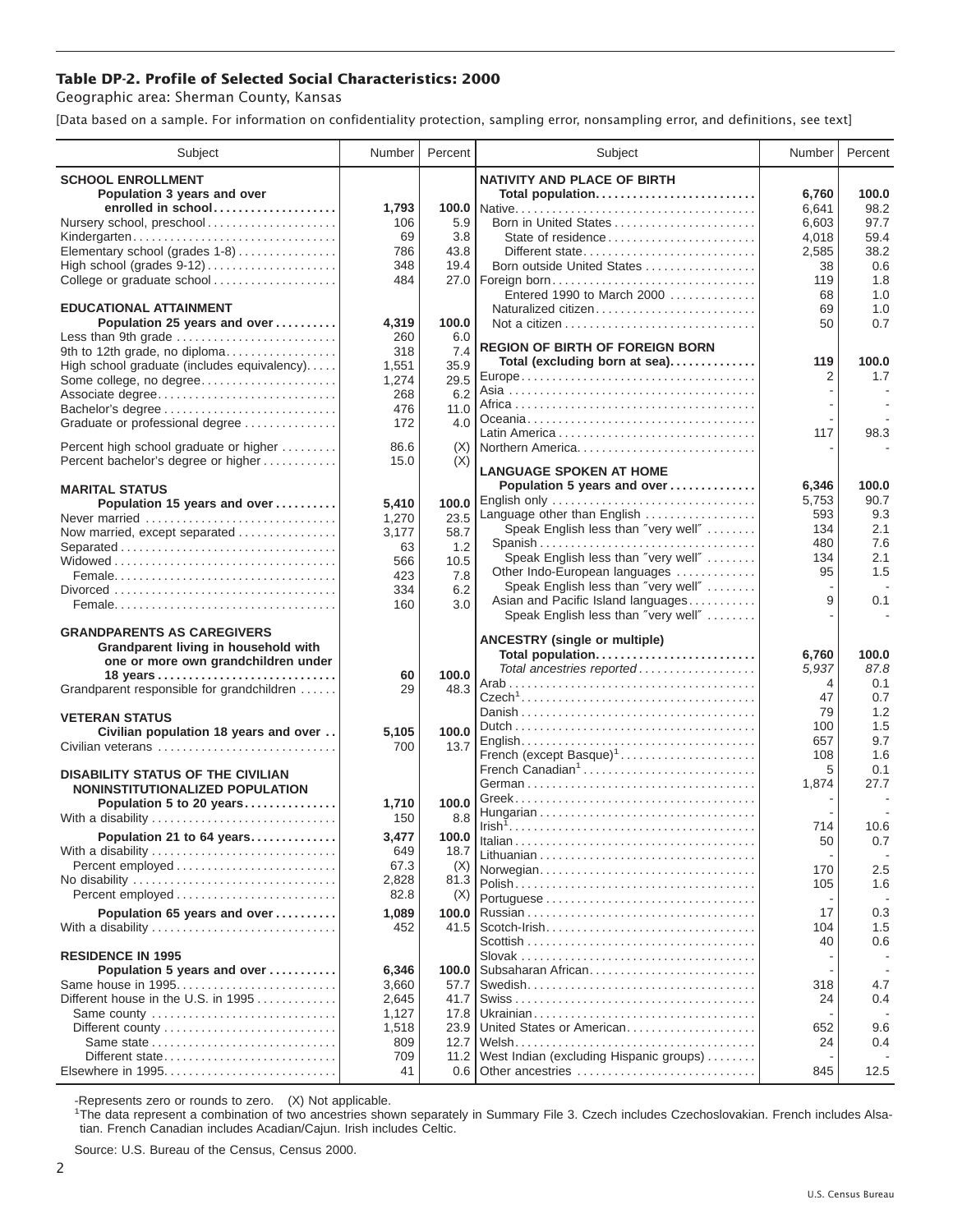## **Table DP-3. Profile of Selected Economic Characteristics: 2000**

Geographic area: Sherman County, Kansas

[Data based on a sample. For information on confidentiality protection, sampling error, nonsampling error, and definitions, see text]

| Subject                                         | Number | Percent | Subject                                                                           | Number          | Percent          |
|-------------------------------------------------|--------|---------|-----------------------------------------------------------------------------------|-----------------|------------------|
| <b>EMPLOYMENT STATUS</b>                        |        |         | <b>INCOME IN 1999</b>                                                             |                 |                  |
| Population 16 years and over                    | 5,328  | 100.0   | Households                                                                        | 2,764           | 100.0            |
| In labor force                                  | 3,503  | 65.7    | Less than \$10,000                                                                | 260             | 9.4              |
| Civilian labor force                            | 3,503  | 65.7    | $\frac{1}{2}10,000$ to \$14,999                                                   | 230             | 8.3              |
| Employed                                        | 3,393  |         |                                                                                   | 497             | 18.0             |
|                                                 | 110    |         | 2.1 $$25,000 \text{ to } $34,999 \dots \dots \dots \dots \dots \dots \dots \dots$ | 521             | 18.8             |
| Percent of civilian labor force                 | 3.1    | (X)     | $\frac{1}{2}$ \$35,000 to \$49,999                                                | 422             | 15.3             |
|                                                 |        |         | \$50,000 to \$74,999                                                              | 516             | 18.7             |
| Not in labor force                              | 1,825  |         | $34.3$ \\ \$75,000 to \$99,999                                                    | 215             | 7.8              |
|                                                 |        |         | \$100,000 to \$149,999                                                            | 66              | 2.4              |
| Females 16 years and over                       | 2,645  | 100.0   | \$150,000 to \$199,999                                                            | 22              | 0.8              |
| In labor force                                  | 1,584  | 59.9    | \$200,000 or more                                                                 |                 |                  |
| Civilian labor force                            | 1,584  | 59.9    | Median household income (dollars)                                                 | 15              | 0.5              |
| Employed                                        | 1,512  | 57.2    |                                                                                   | 32,684          | (X)              |
| Own children under 6 years                      | 506    | 100.0   | With earnings                                                                     | 2,215           | 80.1             |
| All parents in family in labor force            | 268    | 53.0    | Mean earnings (dollars) <sup>1</sup>                                              | 39,925          | (X)              |
|                                                 |        |         | With Social Security income                                                       | 873             | 31.6             |
| <b>COMMUTING TO WORK</b>                        |        |         | Mean Social Security income (dollars) <sup>1</sup>                                | 11,488          | (X)              |
| Workers 16 years and over                       | 3,333  |         | 100.0 With Supplemental Security Income                                           | 89              | 3.2              |
| Car, truck, or van - - drove alone              | 2,670  | 80.1    | Mean Supplemental Security Income                                                 |                 |                  |
| Car, truck, or van - - carpooled                | 262    | 7.9     |                                                                                   | 5,640           | (X)              |
| Public transportation (including taxicab)       | 7      | 0.2     | With public assistance income                                                     | 71              | 2.6              |
|                                                 | 92     | 2.8     | Mean public assistance income $(dollars)1 \ldots$ .                               | 4,271           | (X)              |
| Other means                                     | 54     | 1.6     | With retirement income                                                            | 307             | 11.1             |
| Worked at home                                  | 248    | 7.4     | Mean retirement income $(dollars)1$                                               | 12,554          | (X)              |
| Mean travel time to work $(minutes)^1$          | 13.2   | (X)     |                                                                                   |                 |                  |
|                                                 |        |         | Families                                                                          | 1,786           | 100.0            |
| <b>Employed civilian population</b>             |        |         | Less than \$10,000                                                                | 106             | 5.9              |
| 16 years and over                               | 3,393  |         |                                                                                   | 64              | 3.6              |
| <b>OCCUPATION</b>                               |        |         | \$15,000 to \$24,999                                                              | 245             | 13.7             |
| Management, professional, and related           |        |         | \$25,000 to \$34,999                                                              | 340             | 19.0             |
|                                                 | 878    |         | $25.9$ \\$35,000 to \$49,999                                                      | 359             | 20.1             |
| Service occupations                             | 645    |         |                                                                                   | 398             | 22.3             |
| Sales and office occupations                    | 916    |         |                                                                                   | 190             | 10.6             |
| Farming, fishing, and forestry occupations      | 132    |         |                                                                                   | 60              | 3.4              |
| Construction, extraction, and maintenance       |        |         | \$150,000 to \$199,999                                                            | 9               | 0.5              |
| occupations                                     | 429    |         | 12.6 \$200,000 or more                                                            | 15              | 0.8              |
| Production, transportation, and material moving |        |         | Median family income (dollars)                                                    | 38,824          | (X)              |
|                                                 | 393    | 11.6    |                                                                                   |                 |                  |
|                                                 |        |         | Per capita income $(dollars)1$                                                    | 16,761          | (X)              |
| <b>INDUSTRY</b>                                 |        |         | Median earnings (dollars):                                                        |                 |                  |
| Agriculture, forestry, fishing and hunting,     |        |         | Male full-time, year-round workers                                                | 28,012          | (X)              |
|                                                 | 423    | 12.5    | Female full-time, year-round workers                                              | 20,927          | (X)              |
|                                                 | 247    | 7.3     |                                                                                   |                 |                  |
| Manufacturing                                   | 124    | 3.7     |                                                                                   | Number<br>below | Percent<br>below |
| Wholesale trade                                 | 150    | 4.4     |                                                                                   | poverty         | poverty          |
|                                                 | 556    | 16.4    | Subject                                                                           | level           | level            |
| Transportation and warehousing, and utilities   | 176    | 5.2     |                                                                                   |                 |                  |
|                                                 | 126    | 3.7     |                                                                                   |                 |                  |
| Finance, insurance, real estate, and rental and |        |         | <b>POVERTY STATUS IN 1999</b>                                                     |                 |                  |
|                                                 | 165    | 4.9     | Families                                                                          | 174             | 9.7              |
| Professional, scientific, management, adminis-  |        |         | With related children under 18 years                                              | 129             | 15.2             |
| trative, and waste management services          | 107    | 3.2     | With related children under 5 years                                               | 89              | 23.2             |
| Educational, health and social services         | 754    | 22.2    |                                                                                   |                 |                  |
| Arts, entertainment, recreation, accommodation  |        |         | Families with female householder, no                                              |                 |                  |
| and food services                               | 242    | 7.1     | husband present                                                                   | 35              | 17.4             |
| Other services (except public administration)   | 149    | 4.4     | With related children under 18 years                                              | 35              | 26.9             |
| Public administration                           | 174    | 5.1     | With related children under 5 years                                               | 19              | 38.8             |
|                                                 |        |         |                                                                                   |                 |                  |
| <b>CLASS OF WORKER</b>                          |        |         | Individuals                                                                       | 863             | 12.9             |
| Private wage and salary workers                 | 2,364  |         | 69.7   18 years and over                                                          | 579             | 11.5             |
| Government workers                              | 523    | 15.4    | 65 years and over                                                                 | 79              | 7.3              |
| Self-employed workers in own not incorporated   |        |         | Related children under 18 years                                                   | 278             | 16.9             |
|                                                 | 464    | 13.7    | Related children 5 to 17 years                                                    | 182             | 14.7             |
| Unpaid family workers                           | 42     | 1.2     | Unrelated individuals 15 years and over                                           | 280             | 19.9             |

-Represents zero or rounds to zero. (X) Not applicable.

<sup>1</sup>If the denominator of a mean value or per capita value is less than 30, then that value is calculated using a rounded aggregate in the numerator. See text.

Source: U.S. Bureau of the Census, Census 2000.